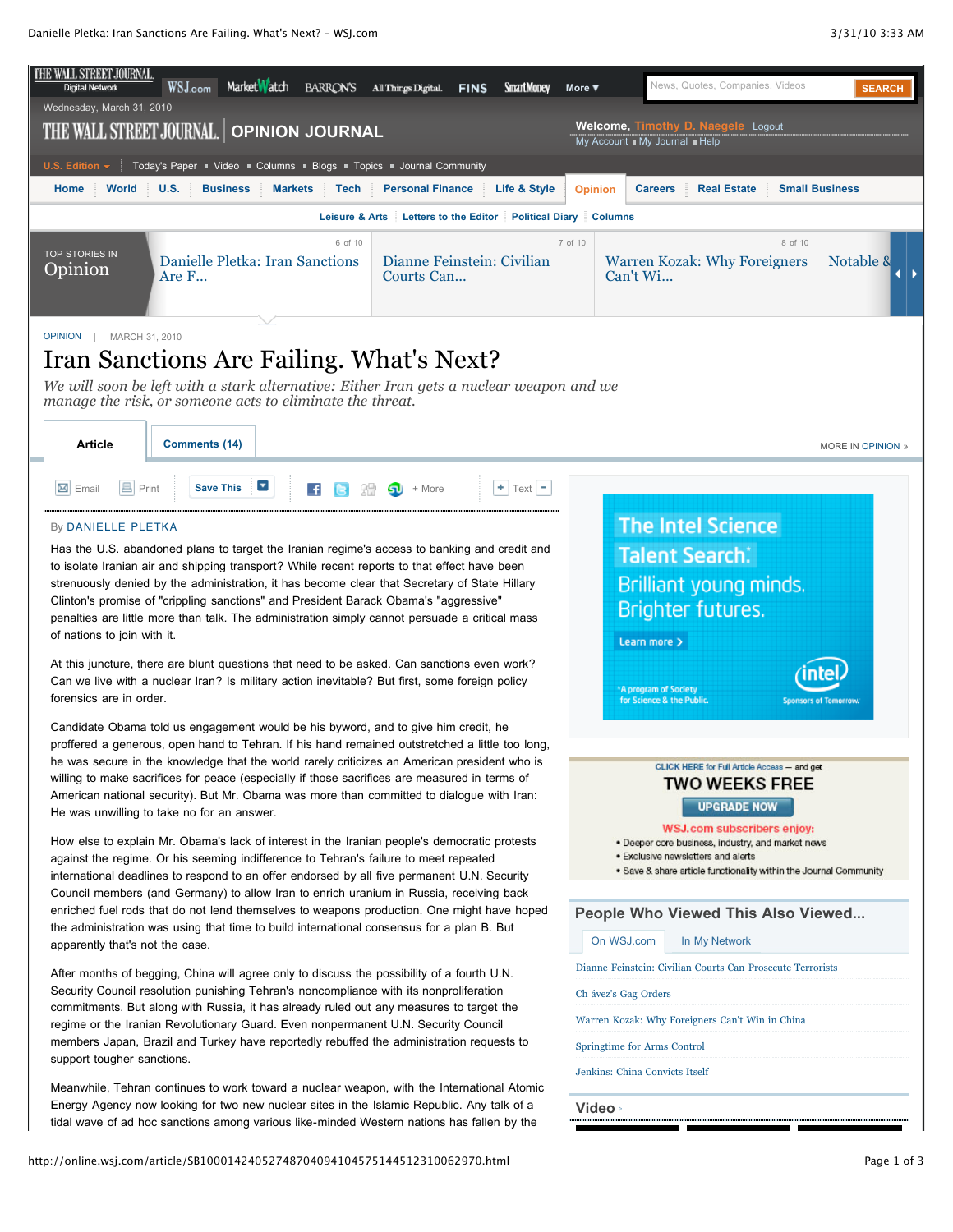wayside. True, companies like Royal Dutch Shell, major oil trader Vitol and others have decided to take a pass on new deals with Iran. Others are less cautious.

In the past few weeks, among other reported business with Iran, Turkey announced it was mulling a \$5.5 billion investment in Iran's natural-gas sector. Iran and Pakistan signed a deal paving the way for the construction of a major pipeline. And a unit of China National Petroleum inked a \$143 million contract with Iran's state-run North Drilling Company to deliver equipment for NDC's Persian Gulf oil fields.

Sanctions increasingly appear to be a fading hope. Thus we are left with a stark alternative: Either Iran gets a nuclear weapon and we manage the risk, or someone acts to eliminate the threat.

Unofficial Washington has long been discussing options for containment of a nuclear Iran. Setting aside the viability of containment (I have my doubts), surely these challenges must be apparent to some on the Obama team. But you'd never know it from administration officials, who continue to privately profess faith in the (weak) sanctions route. Badgered by those in the region most directly menaced by a nuclear Iran, administration officials have reportedly refused to engage in discussion of possible next steps.

The implications of this ostrich-like behavior are grave. Some Gulf states (including, some say, Qatar, which hosts American forces and equipment) have begun to openly propitiate the Tehran regime, anticipating its regional dominance once it is armed with nuclear weapons. Others, not reassured by Clinton drop-bys and ineffectual back-patting, have begun to explore their own nuclear option. Repeated rumors that Saudi Arabia is negotiating to buy an off-theshelf Pakistani nuclear weapon should not be ignored.

What of Israel? The mess of U.S.-Israel relations has ironically only bolstered the fears of Arab governments that the current U.S. administration is a feckless ally. If the U.S. won't stand by Israel, by whom will it stand? Conversely, our adversaries view both the distancing from Israel and the debacle of Iran policy as evidence of American retreat. All the ingredients of a regional powder keg are in place.

Finally, there is the military option. Israeli Prime Minister Bibi Netanyahu left Washington last week befuddled by Mr. Obama's intentions on Iran. Should Israel decide to attack Iran, the shock waves will not leave the U.S. unscathed. Of course, Mr. Obama could decide that we must take action. But no one, Iran included, believes he will take action.

And so, as the failure of Mr. Obama's Iran policy becomes manifest to all but the president, we drift toward war. The only questions remaining, one Washington politico tells me, are who starts it, and how it ends.

*Ms. Pletka is vice president for foreign and defense policy studies at the American Enterprise Institute.*



#### SPONSORED LINKS

**[Support Peace in Israel](http://0.r.msn.com/?ld=2vv0f1TxUUmsi4DsT9rMt4Ez4Uw1yAn0Vpn9+cDH7zOykcG8+8AM9NunocBTR7hTdSJDCP6IrLPnpUDvdJoXu6+Ly3MGL/NU58/G0hjMPTB5+epBP9F5WkMOI/r1+2SCCoqGaG020PZEBAgIDs1j0/aZaxfj4vKnDOIekb3/PKJ8E6zxwYFbE35VBIk7nLzFjsuVVgyGkchcCUHKAOlH6VOw0Pdguh8EhPR3sO4XJG1MMEbv5gCw==)** [through a two-state solution. Join our cause today.](http://0.r.msn.com/?ld=2vv0f1TxUUmsi4DsT9rMt4Ez4Uw1yAn0Vpn9+cDH7zOykcG8+8AM9NunocBTR7hTdSJDCP6IrLPnpUDvdJoXu6+Ly3MGL/NU58/G0hjMPTB5+epBP9F5WkMOI/r1+2SCCoqGaG020PZEBAgIDs1j0/aZaxfj4vKnDOIekb3/PKJ8E6zxwYFbE35VBIk7nLzFjsuVVgyGkchcCUHKAOlH6VOw0Pdguh8EhPR3sO4XJG1MMEbv5gCw==) [peacenow.org](http://0.r.msn.com/?ld=2vv0f1TxUUmsi4DsT9rMt4Ez4Uw1yAn0Vpn9+cDH7zOykcG8+8AM9NunocBTR7hTdSJDCP6IrLPnpUDvdJoXu6+Ly3MGL/NU58/G0hjMPTB5+epBP9F5WkMOI/r1+2SCCoqGaG020PZEBAgIDs1j0/aZaxfj4vKnDOIekb3/PKJ8E6zxwYFbE35VBIk7nLzFjsuVVgyGkchcCUHKAOlH6VOw0Pdguh8EhPR3sO4XJG1MMEbv5gCw==)

### **[New Car Price Quotes](http://0.r.msn.com/?ld=2vi1f0OPQr7hBXmxvXDG+pTK9a7YtB3oOKPDE+mZHlzZEKPPGjWvKwoq5axAsJ19G9digeZQ5BhWuSHnDCCf8tV37pcpuIE55mqh5czUskWBft+Ue9i90zyZLW2KyNO2up/GxACgsrqsXLFIgQ5IBSWkTij/fuA5bjevbC6UDBZ10kTWqMj6KVS5zNwzni5b4iIKTByxpsxvN/Ue6BWZxfYYhAjl7dWc7YFF339SbkAXc503deHbYsQhrmTp1lbbY1ZUhl1t80MzSsrvefoO5tWSpi1WVd7PISnc8x7zM1jplykU/jXln7D4WKiv2UOx8lSkSDCgLXgQKD65g3CzOzITjF3OHjAikutTDo0/rwSE9HpvreL/+WSEApDA4L)**

[Buying a New Car, SUV or Hybrid? Find Discount Prices in Your Area!](http://0.r.msn.com/?ld=2vi1f0OPQr7hBXmxvXDG+pTK9a7YtB3oOKPDE+mZHlzZEKPPGjWvKwoq5axAsJ19G9digeZQ5BhWuSHnDCCf8tV37pcpuIE55mqh5czUskWBft+Ue9i90zyZLW2KyNO2up/GxACgsrqsXLFIgQ5IBSWkTij/fuA5bjevbC6UDBZ10kTWqMj6KVS5zNwzni5b4iIKTByxpsxvN/Ue6BWZxfYYhAjl7dWc7YFF339SbkAXc503deHbYsQhrmTp1lbbY1ZUhl1t80MzSsrvefoO5tWSpi1WVd7PISnc8x7zM1jplykU/jXln7D4WKiv2UOx8lSkSDCgLXgQKD65g3CzOzITjF3OHjAikutTDo0/rwSE9HpvreL/+WSEApDA4L) [www.WhyPaySticker.com](http://0.r.msn.com/?ld=2vi1f0OPQr7hBXmxvXDG+pTK9a7YtB3oOKPDE+mZHlzZEKPPGjWvKwoq5axAsJ19G9digeZQ5BhWuSHnDCCf8tV37pcpuIE55mqh5czUskWBft+Ue9i90zyZLW2KyNO2up/GxACgsrqsXLFIgQ5IBSWkTij/fuA5bjevbC6UDBZ10kTWqMj6KVS5zNwzni5b4iIKTByxpsxvN/Ue6BWZxfYYhAjl7dWc7YFF339SbkAXc503deHbYsQhrmTp1lbbY1ZUhl1t80MzSsrvefoO5tWSpi1WVd7PISnc8x7zM1jplykU/jXln7D4WKiv2UOx8lSkSDCgLXgQKD65g3CzOzITjF3OHjAikutTDo0/rwSE9HpvreL/+WSEApDA4L)

### **[Travel to Iran](http://0.r.msn.com/?ld=2vUqoI6rIw21PlhTmRALYL0PyoWWCvFltUPXQzmV/Mxr5A5X5yXrgz4ItY/DSsX8PRihm0khON0gO6mQ+bEhzASsNxDhOO/Hs9UlNF/jk7YtLcVLgskALXRWDUv3+vWl/cOxrnKK6EoC78FYlTRBLfQ5SKhiY1wG073GJ3cb1qmvXH0mWPaLTkvW8mjVtew8UAWKJga8sMfsc4vNhtWI99aLzJ6NGIWU3q7p5lVfBIT0fG9zfxiXhHi4WzJgs=)**

[Tours to Iran, Iran Travel information, Iran visa, Iran maps & Hotels](http://0.r.msn.com/?ld=2vUqoI6rIw21PlhTmRALYL0PyoWWCvFltUPXQzmV/Mxr5A5X5yXrgz4ItY/DSsX8PRihm0khON0gO6mQ+bEhzASsNxDhOO/Hs9UlNF/jk7YtLcVLgskALXRWDUv3+vWl/cOxrnKK6EoC78FYlTRBLfQ5SKhiY1wG073GJ3cb1qmvXH0mWPaLTkvW8mjVtew8UAWKJga8sMfsc4vNhtWI99aLzJ6NGIWU3q7p5lVfBIT0fG9zfxiXhHi4WzJgs=) [www.PersiaTours.com](http://0.r.msn.com/?ld=2vUqoI6rIw21PlhTmRALYL0PyoWWCvFltUPXQzmV/Mxr5A5X5yXrgz4ItY/DSsX8PRihm0khON0gO6mQ+bEhzASsNxDhOO/Hs9UlNF/jk7YtLcVLgskALXRWDUv3+vWl/cOxrnKK6EoC78FYlTRBLfQ5SKhiY1wG073GJ3cb1qmvXH0mWPaLTkvW8mjVtew8UAWKJga8sMfsc4vNhtWI99aLzJ6NGIWU3q7p5lVfBIT0fG9zfxiXhHi4WzJgs=)



**[Honduras and the](http://online.wsj.com/video/honduras-and-the-rule-of-law/8CE8953F-0A2A-428E-9710-CB81A1D74DA4.html) Rule of Law** 3:22

**Obama's New [Mortgage Mess](http://online.wsj.com/video/obama-new-mortgage-mess/32CB5122-8321-4F64-8B94-36C17B076A15.html)**

4:00

**[Repeal Democrats](http://online.wsj.com/video/repeal-democrats/0B1D28DE-CBC7-412E-B474-4C5AB17CE628.html)** 3:46

| More in Opinion                       |
|---------------------------------------|
| <b>Shelby Steele: Barack The Good</b> |
| Springtime for Arms Control           |
| Jenkins: China Convicts Itself        |
| The ObamaCare Writedowns-II           |
| Chávez's Gag Orders                   |
|                                       |

### **[Most Popular](http://online.wsj.com/public/page/most_popular.html)**

| <b>Obama Gets Aggressive</b> |
|------------------------------|

2. [iPhone U.S. Monopoly May End](http://online.wsj.com/article/SB10001424052702304370304575152242601774892.html?mod=WSJ_hp_mostpop_read)

[Read](http://online.wsj.com/article/SB10001424052748704094104575144512310062970.html#mostPopular_mostRead) [Emailed](http://online.wsj.com/article/SB10001424052748704094104575144512310062970.html#mostPopular_mostEmailed) [Video](http://online.wsj.com/article/SB10001424052748704094104575144512310062970.html#mostPopular_mostPopularVideo) [Commented](http://online.wsj.com/article/SB10001424052748704094104575144512310062970.html#mostPopular_mostCommented)

3. [AT&T Girds for iPhone Battle](http://online.wsj.com/article/SB10001424052702304739104575154072784198614.html?mod=WSJ_hp_mostpop_read)

- 4. [Portrait Emerges of Militia Chief](http://online.wsj.com/article/SB10001424052702304739104575154041322442962.html?mod=WSJ_hp_mostpop_read)
- 5. [White House Acts on Admissions Case](http://online.wsj.com/article/SB10001424052702303601504575153502859094306.html?mod=WSJ_hp_mostpop_read)

### [Most Read Articles Feed](http://online.wsj.com/rss?mod=fpp_rss)

| <b>Latest Headlines</b>                    |
|--------------------------------------------|
| <b>Toledo's Fiscal Reckoning</b>           |
| Obama to Open Gulf to More Drilling        |
| Portrait Emerges of Militia Chief          |
| Shooting Kills Three in Washington         |
| Man Plunges from Empire State Building     |
| Corker Won't Back Financial Bill           |
| Hadron Collider Off to Smashing Start      |
| Logging Revives in Quake's Wake            |
| <b>White House Acts on Admissions Case</b> |
| Gene Ruling Could Have Broad Reach         |

[More Headlines](http://online.wsj.com/home/us)